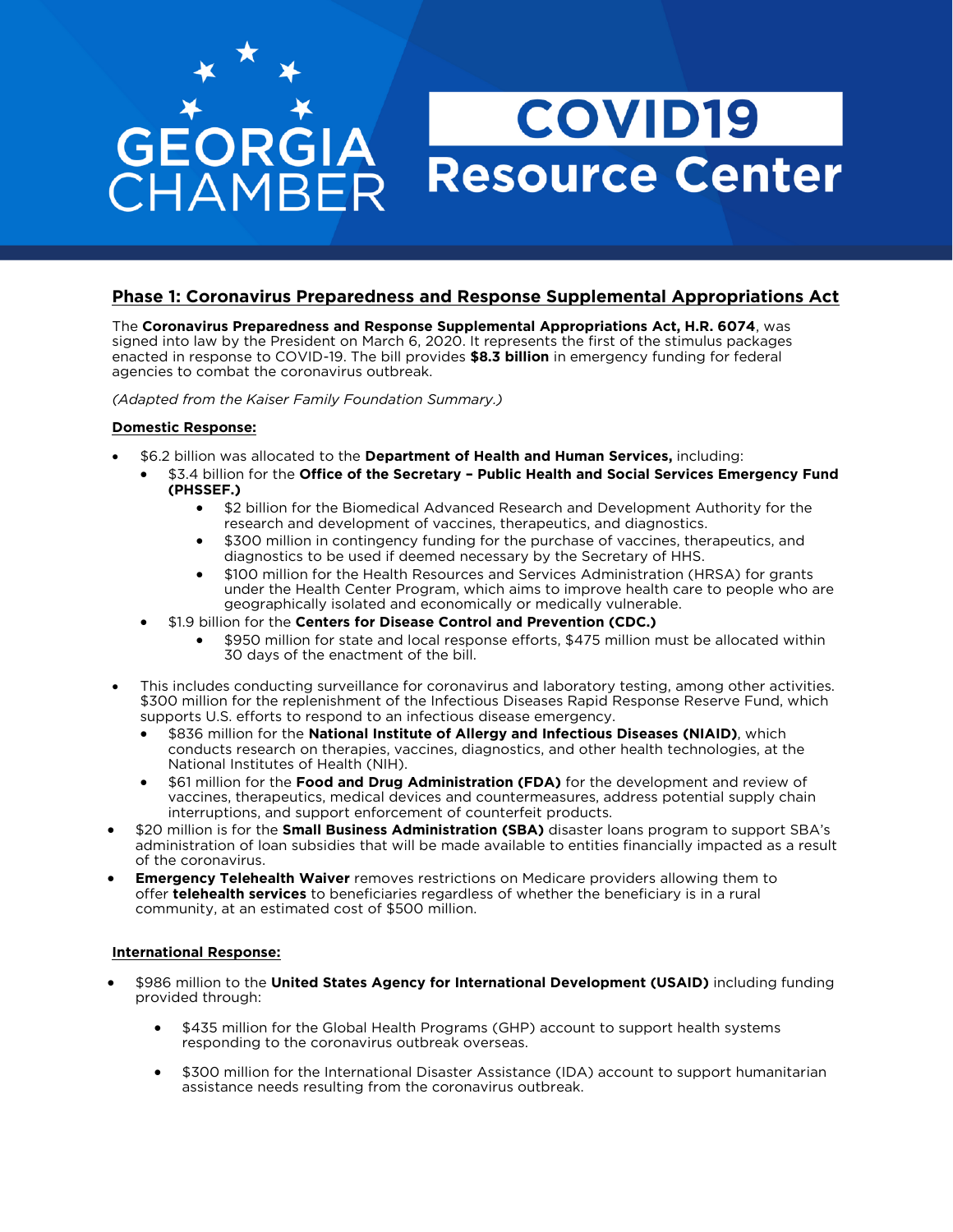### **International Response Continued:**

- \$250 million for the Economic Support Fund (ESF) account to support economic, security and stabilization efforts resulting from the coronavirus outbreak. stabilization efforts resulting from the coronavirus outbreak.
- \$1 million for the Office of the Inspector General (OIG) for oversight of coronavirus response activities.
- \$264 million to the **State Department** to support consular operations, emergency evacuations, and other needs at U.S. embassies.
- \$300 million to the **CDC** to support global disease detection and emergency response efforts.

**Phase 2: H.R. 6201, Families First Coronavirus Response Act** March 18, 2020. It provides paid sick leave and free coronavirus testing, expanding food assistance and unemployment benefits, and requiring employers to provide additional protections for health care *workers.* An explanation is included below in three parts: emergency sick leave, emergency family leave, and employer fax credits, adapted from the National Law Review's explanation and employer tax credits, adapted from the National Law Review's explanation.

- Specifically, the bill provides FY2020 supplemental appropriations to the Department of Agriculture<br>(USDA) for nutrition and food assistance programs, including:
	- The Special Supplemental Nutrition Program for Women, Infants, and Children (WIC.)<br>
	The Emergency Food Assistance Program (TEEAP)
		- The Emergency Food Assistance Program (TEFAP.)
		- Nutrition assistance grants for U.S. territories.
- The bill also provides FY2020 appropriations to the Department of Health and Human Services for nutrition programs that assist the elderly.
- The bill modifies USDA food assistance and nutrition programs to:<br>• Allow certain waivers to requirements for the school meal
	- Allow certain waivers to requirements for the school meal programs.<br>• Suspend the work requirements for the Supplemental Nutrition Assist
	- Suspend the work requirements for the Supplemental Nutrition Assistance Program.
	- Allow states to request waivers to provide certain emergency SNAP benefits.
- In addition, the bill requires the Occupational Safety and Health Administration to issue an emergency temporary standard that requires certain employers to develop and implement a comprehensive infectious disease exposure control plan to protect health care workers. comprehensive infectious disease exposure control plan to protect health care workers.
- The bill also includes provisions that:
	-
	- Establish a federal emergency paid leave benefits program to provide<br>payments to employees taking unpaid leave due to the coronavirus outbreak.
	- Expand unemployment benefits and provide grants to states for processing and paying claims.<br>• Bequire employers to provide paid sick leave to employees.
	- Require employers to provide paid sick leave to employees.<br>• Establish requirements for providing coronavirus diagnostic
	- Establish requirements for providing coronavirus diagnostic testing at no cost to consumers.
	- Treat personal respiratory protective devices as covered countermeasures that are eligible for certain liability protections.
	- Temporarily increase the Medicaid federal medical assistance percentage (FMAP.)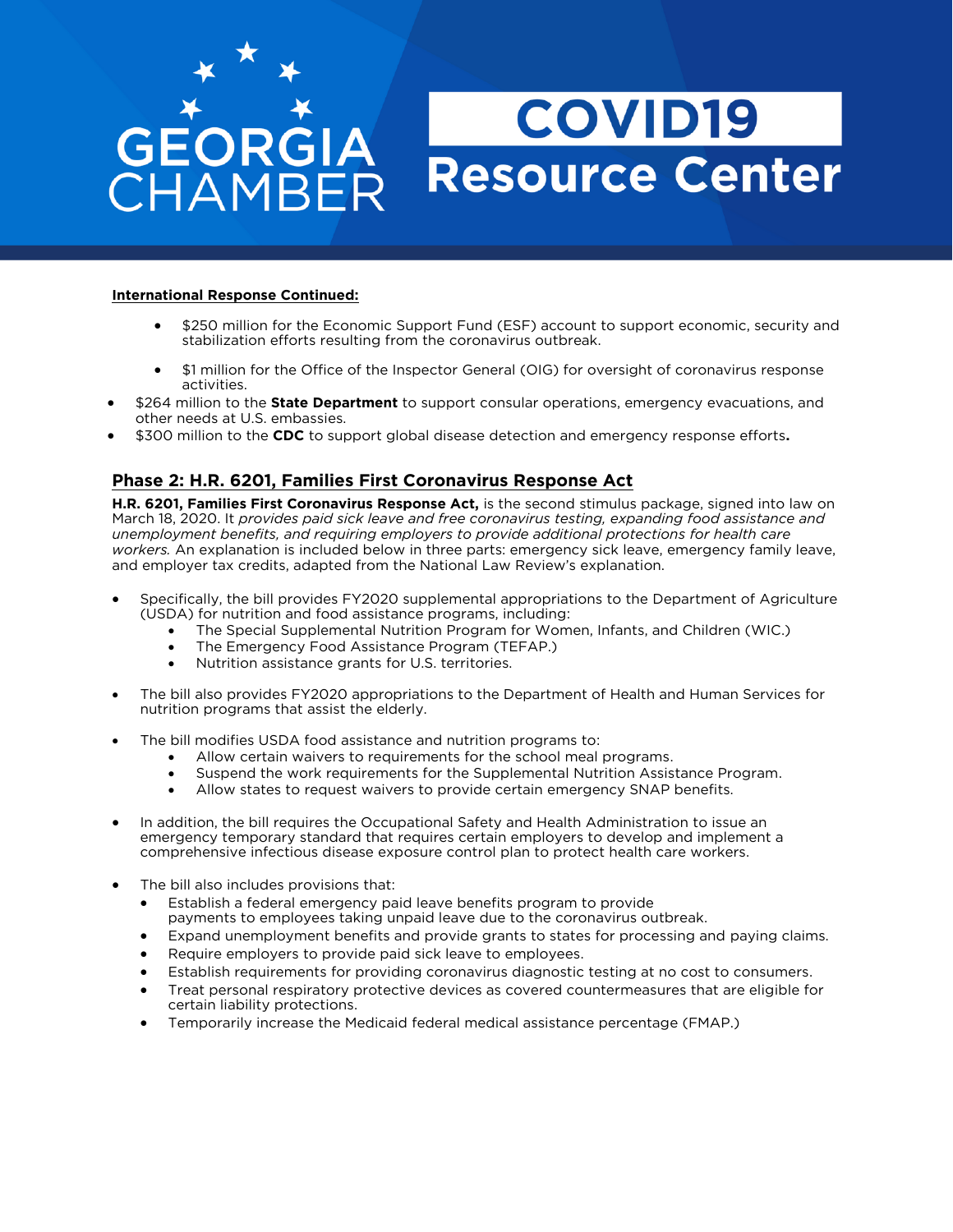# **COVID19** Resource Center

#### **FFCRA in Three Parts: FFCRA in Three Parts:**

GEORGIA

HAMBER

- **Emergency Sick Leave:**  Private sector employers with fewer than 500 workers and governmental entities will have to provide
	- An employee subject to a coronavirus quarantine or isolation order.<br>• An employee who has been advised by a health care provider to self-g
	- An employee who has been advised by a health care provider to self-quarantine due to coronavirus concerns.
	- An employee who is experiencing symptoms of coronavirus and is seeking a medical diagnosis.<br>• An employee caring for an individual described in (i) or (ii) above
	- An employee caring for an individual described in (i) or (ii) above.
	- An employee caring for a child whose school or place of care is closed, or the child care provider of the child is unavailable, due to coronavirus precautions.
	- An employee who is experiencing any other substantially similar condition specified by HHS in consultation with the Treasury and Labor Departments.
- Employers of employees who are health care providers or emergency responders may elect to exclude those employees who are health care providers or emergency responders may elect to
- Full-time employees are to receive 80 hours of sick leave, and part-time workers are granted leave equivalent to their average hours worked in a two-week period, with the sick leave in either instance equivalent to their average hours worked in a two-week period, with the sick leave in either instance<br>being available for immediate use regardless of the employee's tenure at the employer.
- Paid sick time will not carry over from year to year.<br>• Workers taking leave for themselves will have to be paid at least their permal wage or t
- Workers taking leave for themselves will have to be paid at least their normal wage or the applicable federal, state, or local minimum wage, whichever is greater. Workers taking time off to care for family members must be paid at two-thirds of the foregoing rate. Sick leave is capped at \$511 per day and \$5,110 in the aggregate for leave taken in categories (i) through (iii) described in the first bullet point above (i.e., on one's own behalf), and capped at \$200 per day and \$2,000 in the aggregate for leave taken in categories (iv) through (vi) (i.e., to take care of another.)
- Wages required to be paid under the emergency sick leave provisions will not be subject to the 6.2 nercent social security payroll tax typically paid by employers on employees' wages
- Employers with existing paid leave policies will be required to provide workers with the sick leave<br>under this emergency program. An employer cannot require a worker to use any other available under this emergency program. **An employer cannot require a worker to use any other available**
- Employers will be prohibited from:<br>• Pequiring workers to find replacer
	- Requiring workers to find replacements to cover their hours during time off.
	- Discharging or discriminating against workers for requesting paid sick leave or filing a complaint<br>against the employer related to such.
- Employers will have to post a notice containing information regarding the emergency sick leave provisions: the Labor Department is to create a model notice no later than 7 days after the Act is provisions; the Labor Department is the Labor Department is to consider that  $\alpha$  is to consider the Act is to consider the Act is to consider the Act is to consider the Act is to consider the Act is to consider the Act is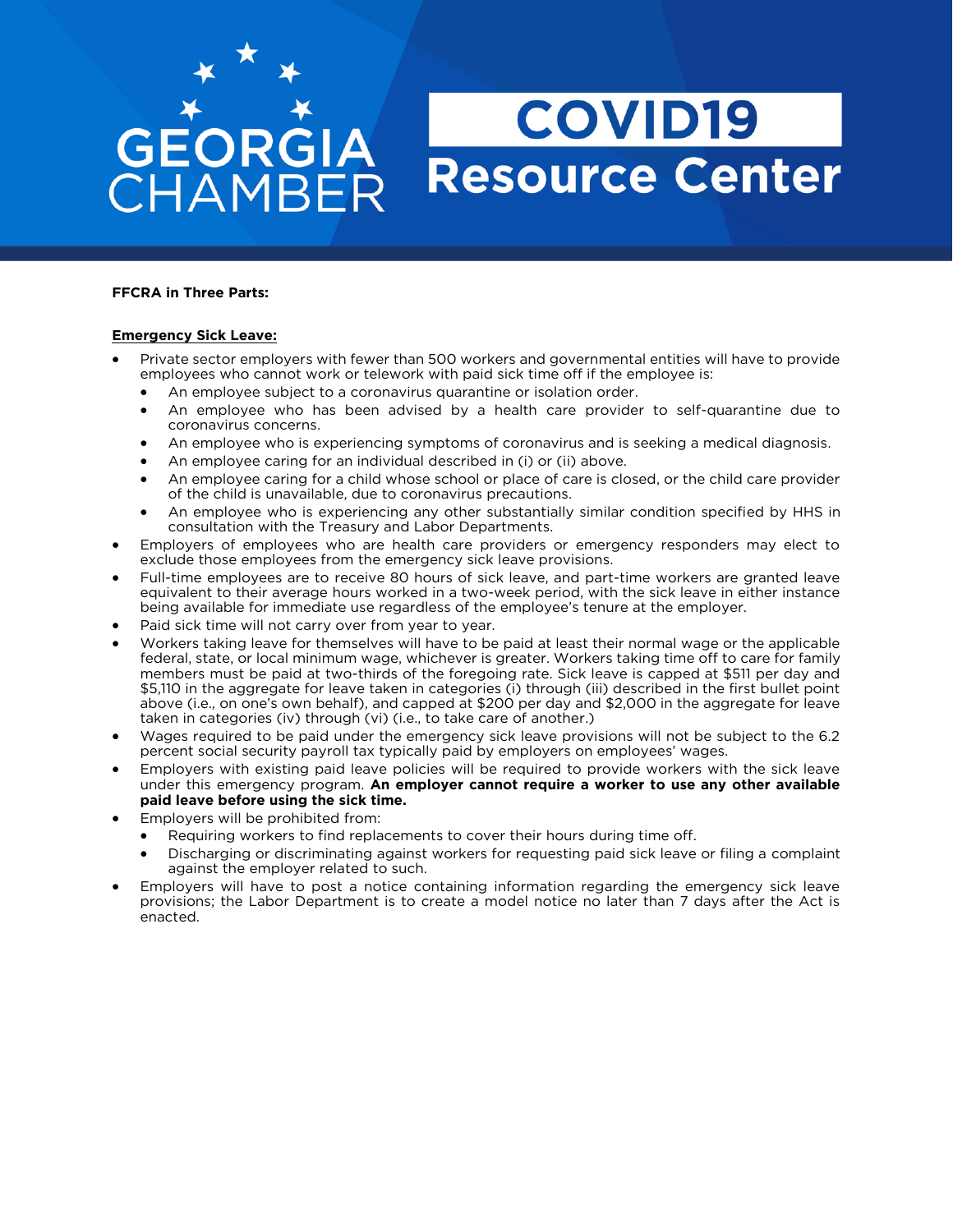- The Department of Labor will be authorized to issue regulations to:
	- Exclude certain health care providers and emergency responders from paid leave benefits.
	- Exempt small businesses with fewer than 50 employees from the paid leave requirements "when the imposition of such requirements would jeopardize the viability of the business as a going
	- Ensure consistency between the emergency sick leave provisions and emergency family leave<br>provisions described below.
- Workers under multiemployer collective bargaining agreements whose employers pay into pension plans will have access to paid emergency leave.
- The above provisions will take effect no later than 15 days after the Act is enacted and expire on<br>December 31, 2020. December 31, 2020.

#### **Emergency Family Leave:**

- Private sector employers with fewer than 500 workers, along with governmental entities, will have to provide up to 12 weeks of FMLA leave for employees who have been on the job for at least 30 days, and who are unable to work or telework because they have to care for a minor child if the child's school or place of care has been closed, or if the child care provider of that child is unavailable due to a coronavirus emergency.
- An employee is ill with coronavirus, or is caring for a spouse, parent, or child with coronavirus, the employee is ill with coronavirus, or is caring for a spouse, parent, or child with coronavirus, the
- An employer of an employee who is a health care provider or an emergency responder may elect to  $\frac{1}{2}$  exclude the employee from the emergency family leave provisions
- The first 10 days of leave can be unpaid (a worker could opt to use accrued vacation days or other<br>• available paid leave for those days). For subsequent days of leave, workers will receive a benefit from available paid leave for those days). For subsequent days of leave, workers will receive a benefit from<br>their employers equal to at least two-thirds of their normal pay rate. The paid leave is capped at \$200 per day and \$10,000 in the aggregate.
- Generally, the employee on leave must be restored to his or her prior position; however, this requirement does not apply to employers with fewer than 25 employees, if the position held by the requirement does not apply to employers with fewer than 25 employees, if the position held by the<br>employee on leave no longer exists due to economic conditions or other changes in the employer's operating conditions caused by the coronavirus pandemic, and the employer makes reasonable efforts to restore the employee to an equivalent position.
- efforts to restrict the emergency family leave provisions will not be subject to the 6.2<br>here the emergency family leave provisions will not be subject to the 6.2<br>percent social security payroll tax typically paid by emplo
- The Department of Labor will be authorized to issue regulations to:<br>• The Department of Labor will be authorized to issue regulations to:
	- Exclude certain health care providers and emergency responders from paid leave benefits,
	- Exempt small businesses with fewer than 50 employees from the paid leave requirements "when<br>the imposition of such requirements would jeopardize the viability of the business as a going the imposition of such requirements would jeopardize the viability of the business as a going
- Workers under multiemployer collective bargaining agreements whose employers pay into pension<br>plans will have access to paid emergency leave.
- The above provisions will take effect no later than 15 days after the Act is enacted and expire on<br>December 31 2020 December 31, 2020.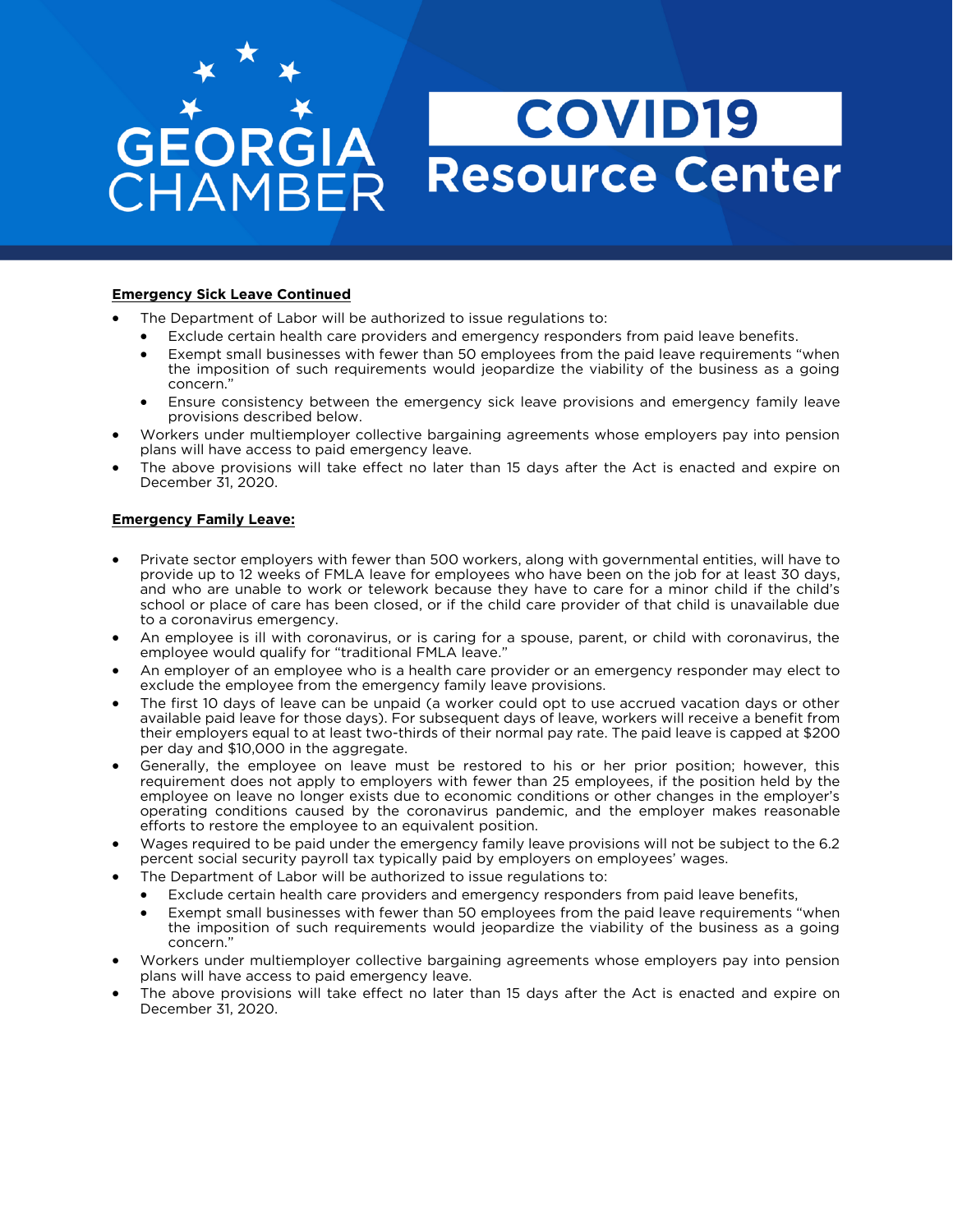#### **Employer Tax Credits:**

- Refundable credits for the employer portion (but not the employee portion) of the Old-Age, Survivors,<br>and Disability Insurance (OASDI) component of payroll taxes (i.e., the 6.2 percent employer portion of the Social Security tax) will be provided to employers to cover wages paid to employees for time off under the above sick leave and family leave programs.
	- The sick leave credit for each employee will be for wages (including qualified health plan<br>expenses relating to those wages) of up to \$511 per day while the employee is receiving paid expenses relating to those wages) of up to \$511 per day while the employee is receiving paid<br>sick leave to care for himself or herself, or \$200 if caring for a family member or child whose school has closed. The credit will be limited to 10 days per employee per quarter.
		- Tax credits will be available immediately as of the effective date of the new law, which is April<br>1. 2. 2020.
		- <sup>2</sup>, 2022. The family leave credit for each employee will be for wages (including qualified health plan<br>expenses relating to those wages) of as much as \$200 per employee per day, and \$10,000 in expenses relating to those wages) of as much as \$200 per employee per day, and \$10,000 in
		- To prevent a double benefit, employers must include the amount of credits received in their<br>gross income.
		- Any wages considered in determining the credit allowed under the above emergency<br>provisions will reduce the Code section 45S paid family and medical leave credit established provisions will reduce the Code section 45S paid family and medical leave credit established<br>by the 2017 tax reform act available to the employer.
		- An employer can elect to not take the credit for a given quarter.<br>• The Department of the Treasury will be authorized to issue require
		- The Department of the Treasury will be authorized to issue regulations or guidance relating to the credits.
		- Amounts will be transferred to the social security and disability insurance trust funds from the general fund to cover the cost of the credits and lost wages.
		- Railroad Retirement Tax Act (RRTA) employment taxes are also eligible for the credit, in a manner parallel to the regular social security taxes.
		- The above provisions will take effect on a date selected by the Treasury Secretary within the 15 days following the Act's enactment, and end on December 31, 2020. 15 days following the Act's enactment, and end on December 31, 2020.

## **Phase 3: Coronavirus Aid, Relief, and Economic Security Act**

**The Coronavirus Aid, Relief, and Economic Security Act or the "CARES Act"** was signed into law on businesses and other sectors of the United States economy that took a hard hit due to the pandemic. Once this is passed in the House and signed by President Trump, most provisions are available to individuals and businesses almost immediately. individuals and businesses almost immediately.

**Summary of Key CARES Act Provisions:** *(Adapted from the [National Manufacturing Association](https://www.nam.org/) Summary.)*

#### **Business Provisions:**

- \$500 billion in loans to eligible businesses:
	- Targeted at companies that do not receive adequate relief from other provisions of the bill, located in the U.S. and with a predominantly U.S. employee base.
	- Eligible businesses must maintain employment levels from March 24, 2020 to September 30, 2020.
	- Prohibits stock buybacks, dividend payments and increasing compensation for certain high<br>wage employees.
	- \$46 billion set aside for the airline industry: \$25B for passenger airlines; \$4B for cargo air carriers: and \$17B for businesses important to national security. carriers; and \$17B for businesses important to national security.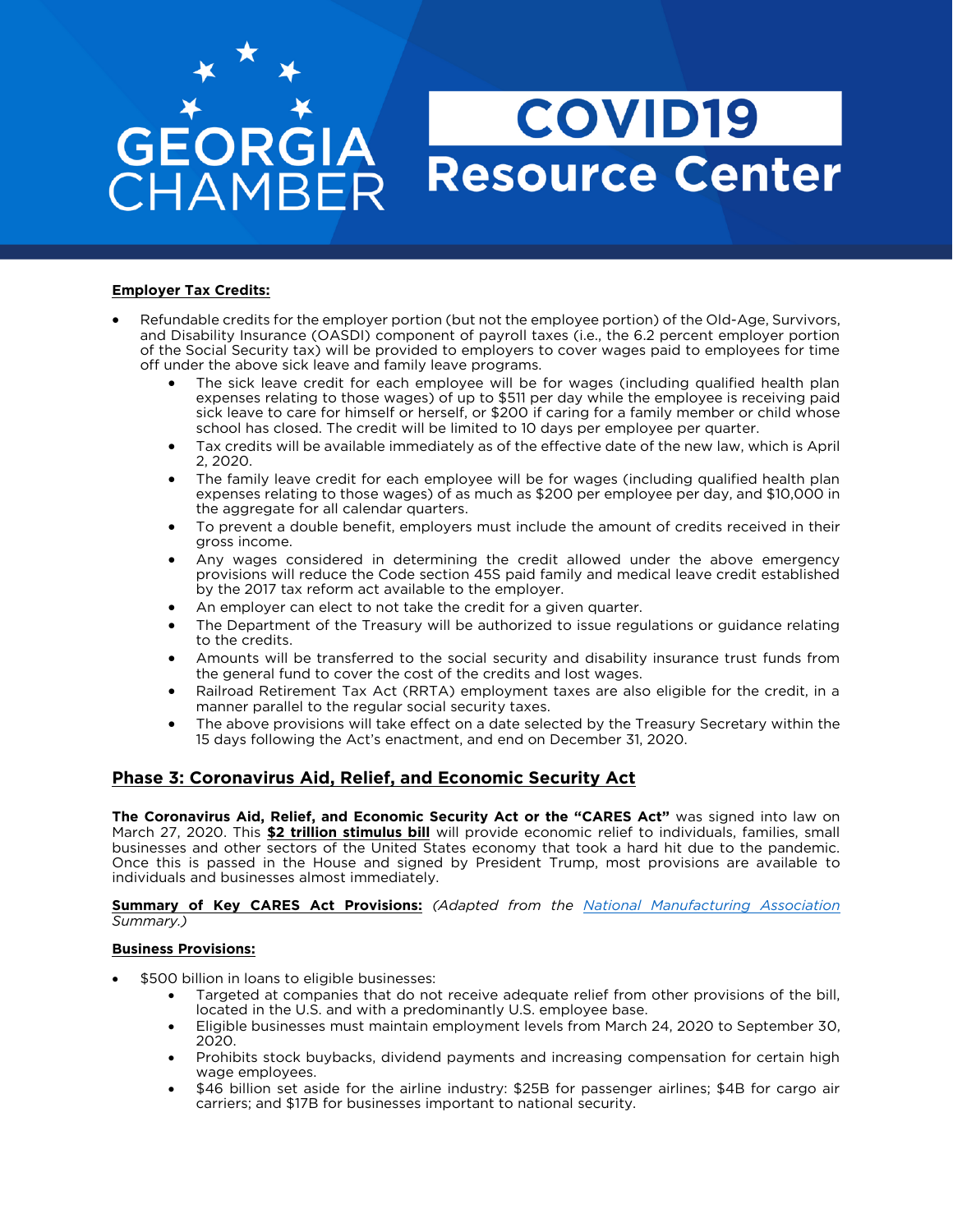# GEORGIA HAMBER

# **COVID19** Resource Center

#### **Business Provisions Continued:**

- \$350 billion in small business loans administered nominally through the SBA, called the "Paycheck<br>Protection Program." Loans will be administered through local and regional banks; any federally regulated bank may become an SBA lender for this purpose. The Department of the Treasury will issue regulations for these loans quickly.
- SBA lenders will be able to determine eligibility credit worthiness by determining whether a borrower was operational on March 1, 2020 and had employees that they paid salaries and payroll tax. The was operational on March 1, 2020 and had employees that they paid salaries and payroll tax. The government guarantee of 7(a) loans would be increased to 100% through the end of 2020, at which point the guarantee would return to 75% for loans over \$150,000 and 85% for loans less than or equal to \$150,000. The complete deferment of 7(a) loan payments are permitted for up to one year.
	- to the completed at companies with less than 500 employees or otherwise specified by SBA standards.
		- Loans can be used for payroll, mortgages, rent, insurance premiums and utility payments.<br>• Un to \$10 million per company available
		- Up to \$10 million per company available.
		- Businesses cannot apply for SBA disaster loan related to COVID 19 and loans under this program at the same time.
		- Loans can be forgiven up to the amount spent by the borrower during the eight weeks from<br>loan origination on payroll costs up to \$100,000 in wages, mortgage interest, rent or utilities.
			- Forgiveness is reduced by layoffs or pay reductions in excess of 25%.<br>• Forgiveness is not treated as taxable income
				- Forgiveness is not treated as taxable income.
		- Additionally, \$24 billion is set aside for relief to stabilize the farm economy.

## **Tax Provisions:**

- Companies may use tax losses in 2018, 2019 and 2020 to offset income from the prior five years.
- The maximum amounts of business interest deductions are increased for 2019 and 2020 from 30% of to
- Allows an employer to defer its share of 2020 payroll tax and pay them over two years.<br>• The 2018 tax reform bill imposed a one-time tax on earnings held overseas which could
- The 2018 tax reform bill imposed a one-time tax on earnings held overseas, which could be paid over<br>eight years. The IRS has taken the position that companies cannot receive refunds until the eight-year period is completed. The bill overturns the IRS position.
- Creation of a new, temporary refundable payroll tax credit for companies who keep workers on their payroll during the COVID-19 pandemic, up to \$5,000 per worker.
- Companies may accelerate recovery of Corporate Alternative Minimum Tax (AMT) Credits.<br>• Businesses in retail, restaurants and botels to write off certain facilities improvements imme
- Businesses in retail, restaurants and hotels to write off certain facilities improvements immediately.

## **Health Care Provisions:**

- \$150 billion for hospitals and other health facilities, which will come from the Department of Health<br>and Human Services (HHS) and more funding for small and rural hospitals.
- Provides permanent liability protections for makers of PPE that are called for public health emergency<br>countermeasures.
- Clarifies no COVID-19 cost sharing for private insurance, requires free vaccine coverage without cost sharing following current vaccine practices quidelines and includes a range of public health measures sharing following current vaccine practices guidelines and includes a range of public health measures<br>to address COVID-19 treatment and response, including liability protections for doctors who to address COVID-19 treatment and response, including liability protections for detections who
- Removes barriers and facilitates telehealth services, especially for high deductible health plans that utilize health savings accounts. Provides \$200 million to boost telehealth services. utilize health savings accounts. Provides \$200 million to boost telehealth services.